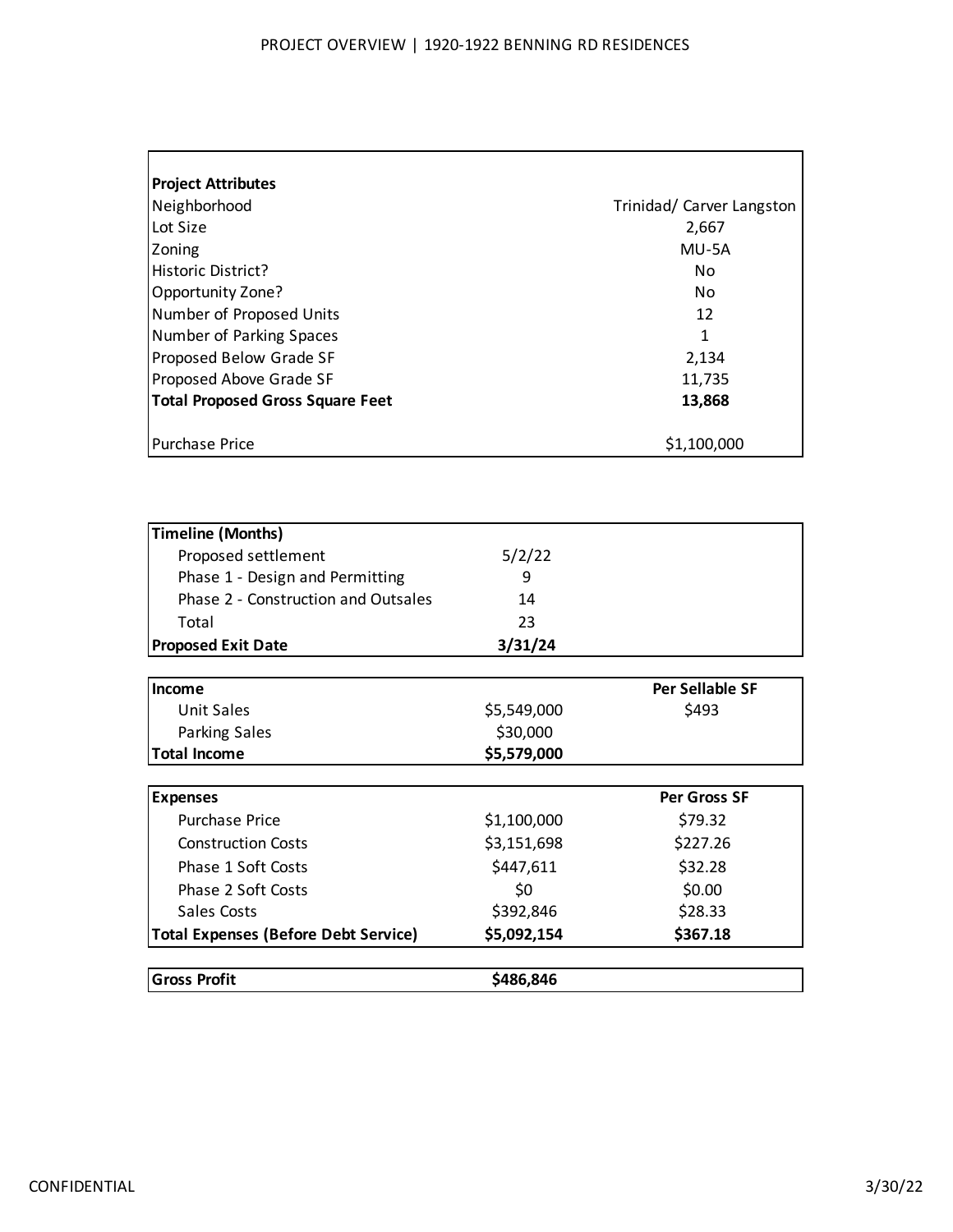| <b>SITE ASSUMPTIONS</b>             | <b>Existing</b> | Max Allowed/Reg'd | Proposed       |
|-------------------------------------|-----------------|-------------------|----------------|
| Lot Occupancy (%)                   | 18%             | 80%               | 80%            |
| Floor Area Ratio                    | 1.16            | 4.20              | 4.00           |
| Height without Bonus Penthouse (ft) |                 | 70                | 70             |
| <b>Stories</b>                      | 2.00            | N/A               | 5.50           |
| Rear Yard                           |                 |                   | 17             |
| <b>Dwelling Units</b>               | $\mathbf{1}$    | 10                | 10             |
| Vehicle Parking                     | O               | 1                 | 1              |
| Long Term Bike Parking              | 0               | 4                 | $\overline{4}$ |
| Gross Square Feet                   |                 |                   |                |
| <b>Below Grade</b>                  | 480             | 2,134             | 2,134          |
| Above Grade                         | 2,604           | 11,201            | 10,668         |
| Mezzanine                           | 0               | 0                 | 0              |
| <b>Bonus Penthouse</b>              | 0               | 1,067             | 1,067          |
| <b>Total Gross Square Feet</b>      | 3,084           | 14,402            | 13,868         |

|                          | GSF/         |              |         |                 |                  | Trash Room/ |                   | Sellable SF/ |
|--------------------------|--------------|--------------|---------|-----------------|------------------|-------------|-------------------|--------------|
| <b>CORE FACTOR CALCS</b> | <b>Floor</b> | Staircase(s) | Hallway | <b>Elevator</b> | <b>Bike Room</b> | Chute       | <b>Total Core</b> | <b>Floor</b> |
| Cellar                   | 2,134        | 200          | 120     | 70              | 40               | 70          | 500               | 1,633        |
| 1F                       | 2,134        | 200          | 120     | 70              | 40               | 70          | 500               | 1,633        |
| 2F                       | 2,134        | 200          | 60      | 70              |                  | 70          | 400               | 1,733        |
| 3F                       | 2,134        | 200          | 60      | 70              |                  | 70          | 400               | 1,733        |
| 4F                       | 2,134        | 200          | 60      | 70              |                  | 70          | 400               | 1,733        |
| 5F                       | 2,134        | 200          | 60      | 70              |                  | 70          | 400               | 1,733        |
| PH/ Mezz                 | 1,067        |              | C       |                 |                  |             |                   | 1,067        |
| <b>TOTAL</b>             | 13,868       | 1,200        | 482     | 420             | 80               | 420         | 2,602             | 11,267       |